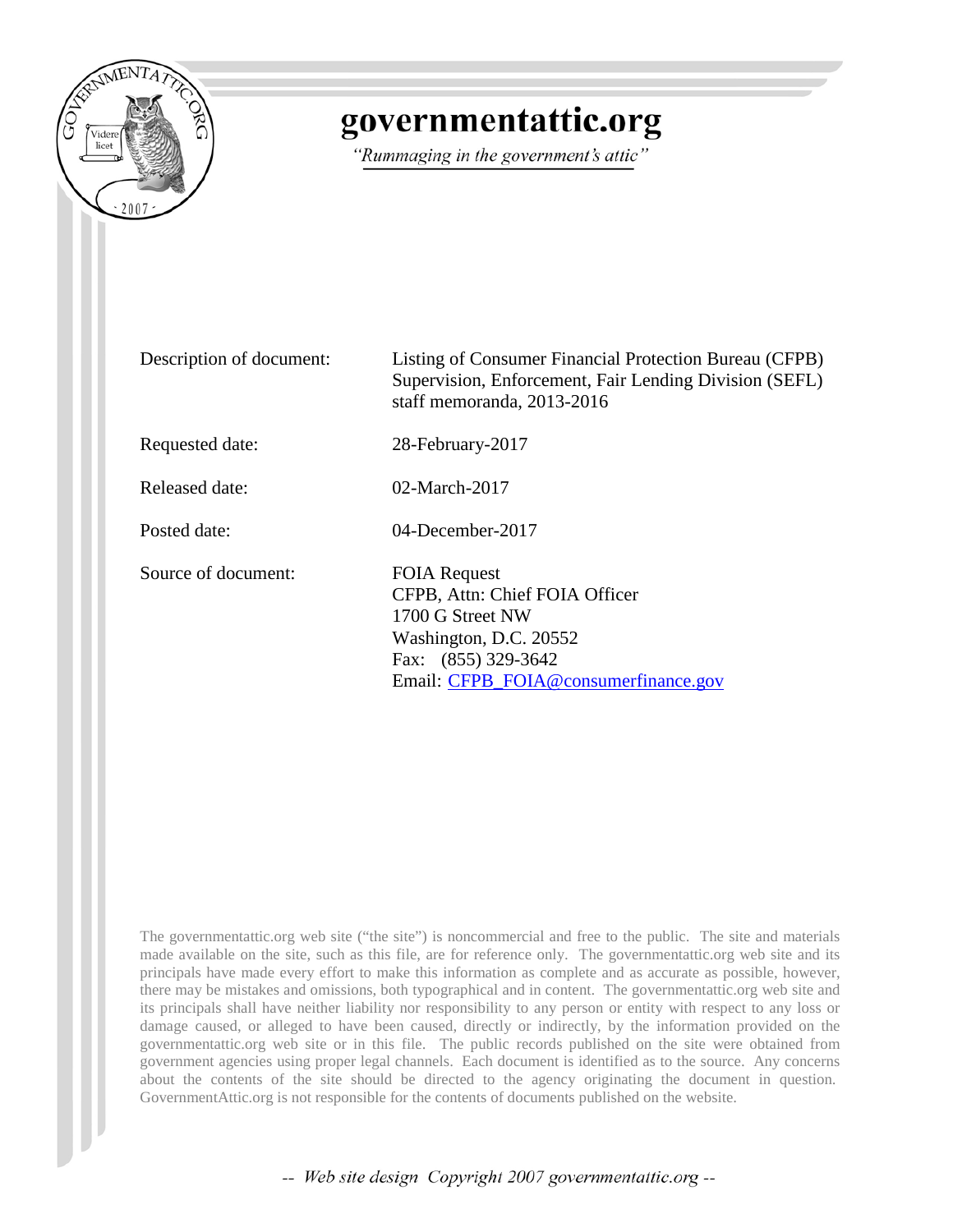

RE: FOIA Request #CFPB-2017-175-F

March 2, 2017

This letter is in final response to your Freedom of Information Act (FOIA) request dated February 28, 2017. Your request sought a copy of the listing of Supervision, Enforcement, Fair Lending Division (SEFL) staff memoranda.

Attached to this letter, please find our response to your request, which consists of 3 pages that are granted in full. No deletions or exemptions have been claimed on these records.

Provisions of the FOIA allow us to recover part of the cost of complying with your request. In this instance, we have waived all fees related to the processing of your request.

For questions concerning our response, please feel free to contact or our FOIA Public Liaison at CFPB  $FOLA@cfpb.gov$  or by phone at 1-855-444-FOIA (3642).

Sincerely,

 $\leq$ 

Raynell D. Lazier FOIA Manager Operations Division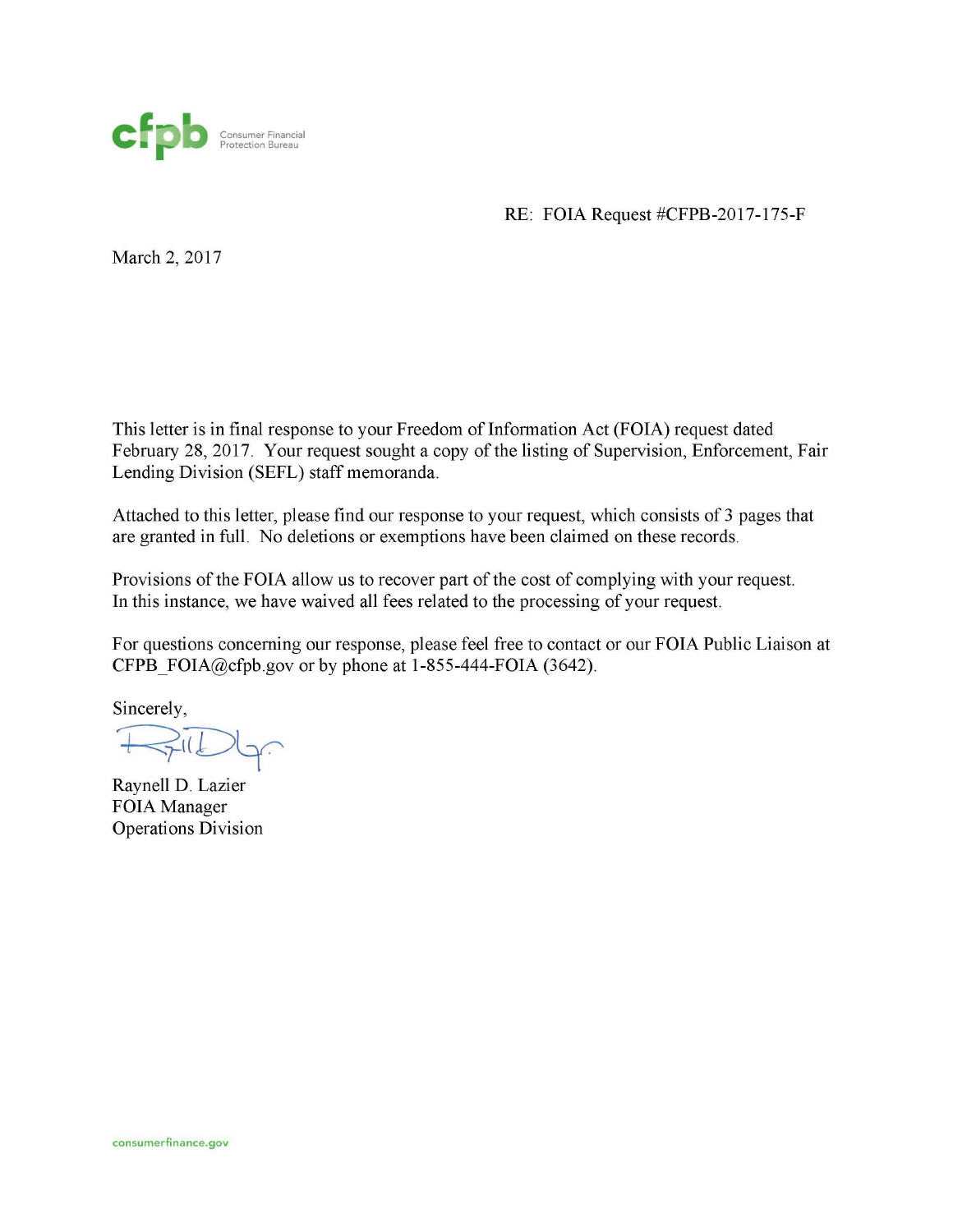| <b>SEFL Staff</b><br><b>Memo</b>             | <b>Subject</b>                                                                                                | <b>Date</b>                                                   |
|----------------------------------------------|---------------------------------------------------------------------------------------------------------------|---------------------------------------------------------------|
| <b>SEFL Staff</b><br><b>Memo 2016-</b><br>03 | <b>SEFL Integration 3.3</b>                                                                                   | <b>July 1, 2016</b>                                           |
| <b>SEFL Staff</b><br><b>Memo 2016-</b><br>02 | <b>Sharing Examination Reports and</b><br><b>Supervisory Letters with the Prudential</b><br><b>Regulators</b> | <b>July 1, 2016</b>                                           |
| <b>SEFL Staff</b><br><b>Memo 2016-</b><br>01 | <b>SEFL Integration 3.2</b>                                                                                   | January 12, 2016 (replaced<br>by SEFL Staff Memo 2016-<br>03) |
| <b>SEFL Staff</b><br><b>Memo 2015-</b><br>04 | <b>SEFL Policy on Supervisory &amp;</b><br><b>Examination System (SES) Access</b>                             | October 30, 2015                                              |
| <b>SEFL Staff</b><br><b>Memo 2015-</b><br>03 | <b>SEFL Policy on Compliance Tool Access</b>                                                                  | October 30, 2015                                              |
| <b>SEFL Staff</b><br><b>Memo 2015-</b><br>02 | <b>SEFL Integration 3.1</b>                                                                                   | April 8, 2015 (replaced by<br>SEFL Staff Memo 2016-01)        |
| <b>SEFL Staff</b><br><b>Memo 2015-</b><br>01 | <b>Policy on Supervisory Plans</b>                                                                            | <b>January 6, 2015</b>                                        |
| <b>SEFL Staff</b><br><b>Memo 2014-</b><br>10 | <b>Separation of Functions in Administrative</b><br><b>Adjudications</b>                                      | <b>December 18, 2014</b>                                      |
| <b>SEFL Staff</b><br><b>Memo 2014-</b><br>09 | <b>SEFL Integration 3.0</b>                                                                                   | December 4, 2014 (replaced<br>by SEFL Staff Memo 2015-<br>02) |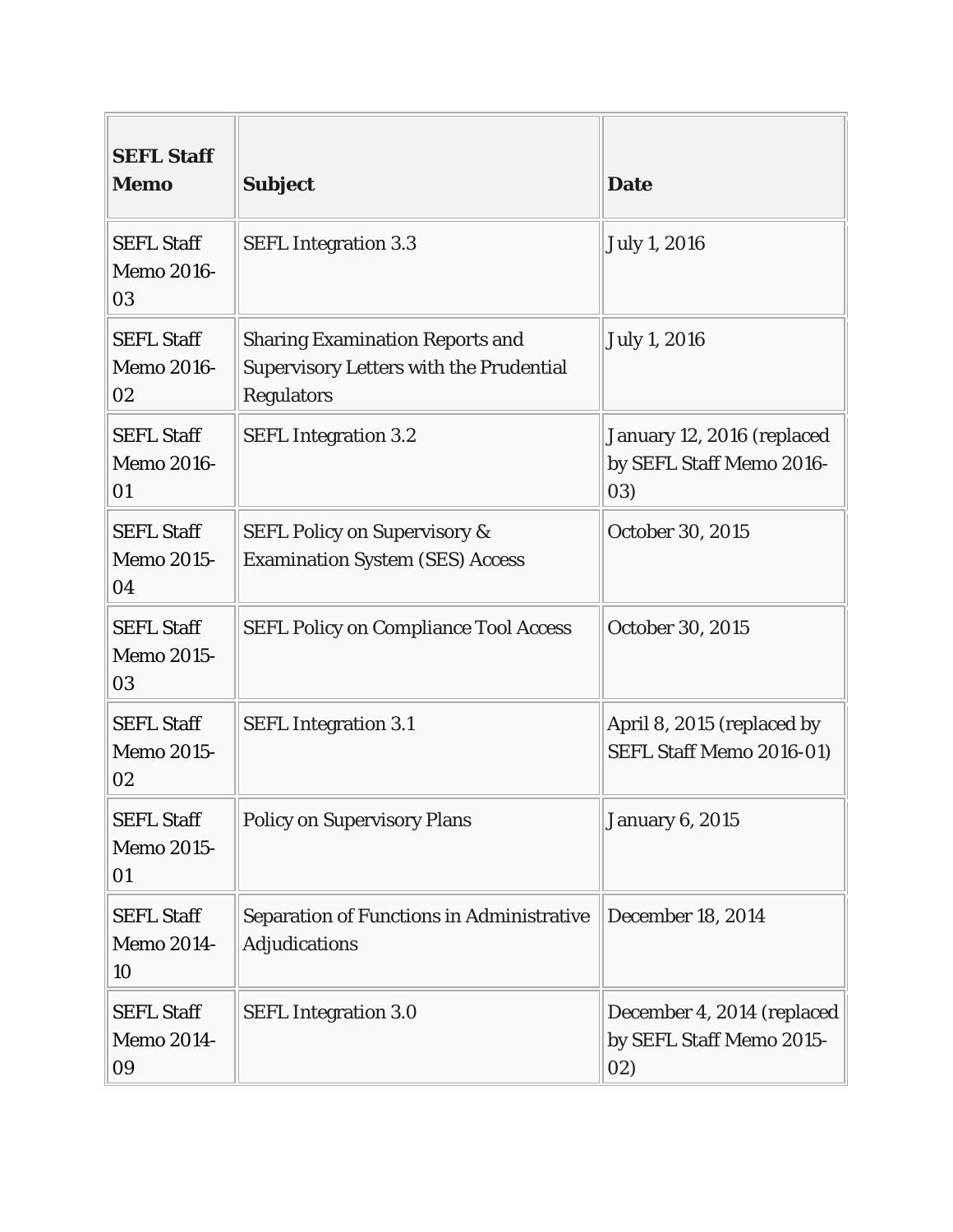| <b>SEFL Staff</b><br><b>Memo 2014-</b><br>08 | <b>State Notification for State-Chartered</b><br><b>Bank Exams</b>                                          | October 29, 2014                                             |
|----------------------------------------------|-------------------------------------------------------------------------------------------------------------|--------------------------------------------------------------|
| <b>SEFL Staff</b><br><b>Memo 2014-</b><br>07 | <b>State Notification for Nonbank Exams</b>                                                                 | October 29, 2014                                             |
| <b>SEFL Staff</b><br><b>Memo 2014-</b><br>06 | <b>Examiner Commissioning Program</b>                                                                       | October 27, 2014                                             |
| <b>SEFL Staff</b><br><b>Memo 2014-</b><br>05 | <b>SES Data Entry Policy</b>                                                                                | September 30, 2014                                           |
| <b>SEFL Staff</b><br><b>Memo 2014-</b><br>04 | <b>Supervision Guidelines for Consumer</b><br><b>Interviews</b>                                             | July 31, 2014                                                |
| <b>SEFL Staff</b><br><b>Memo 2014-</b><br>03 | <b>SEFL Integration 2.5</b>                                                                                 | July 17, 2014 (replaced by<br>SEFL Staff Memo 2014-09)       |
| <b>SEFL Staff</b><br><b>Memo 2014-</b><br>02 | <b>Policy on Continuously Supervised</b><br><b>Institutions: Roll Up Examination Reports</b><br>and Ratings | April 22, 2014 (replaced by<br>SEFL Staff Memo 2015-01)      |
| <b>SEFL Staff</b><br><b>Memo 2014-</b><br>01 | Sharing CSI and CII with External<br><b>Partners</b>                                                        | <b>January 30, 2014</b>                                      |
| <b>SEFL Staff</b><br><b>Memo 2013-</b><br>03 | <b>SEFL Integration 2.0</b>                                                                                 | October 7, 2013 (replaced<br>by SEFL Staff Memo 2014-<br>03) |
| <b>SEFL Staff</b><br><b>Memo 2013-</b><br>02 | <b>Documenting Errors in HMDA</b><br><b>Verification Reviews</b>                                            | August 23, 2013 (reissued<br>on October 4, 2013)             |
| <b>SEFL Staff</b>                            | Policy on Supervision, Enforcement, and                                                                     | October 4, 2013                                              |